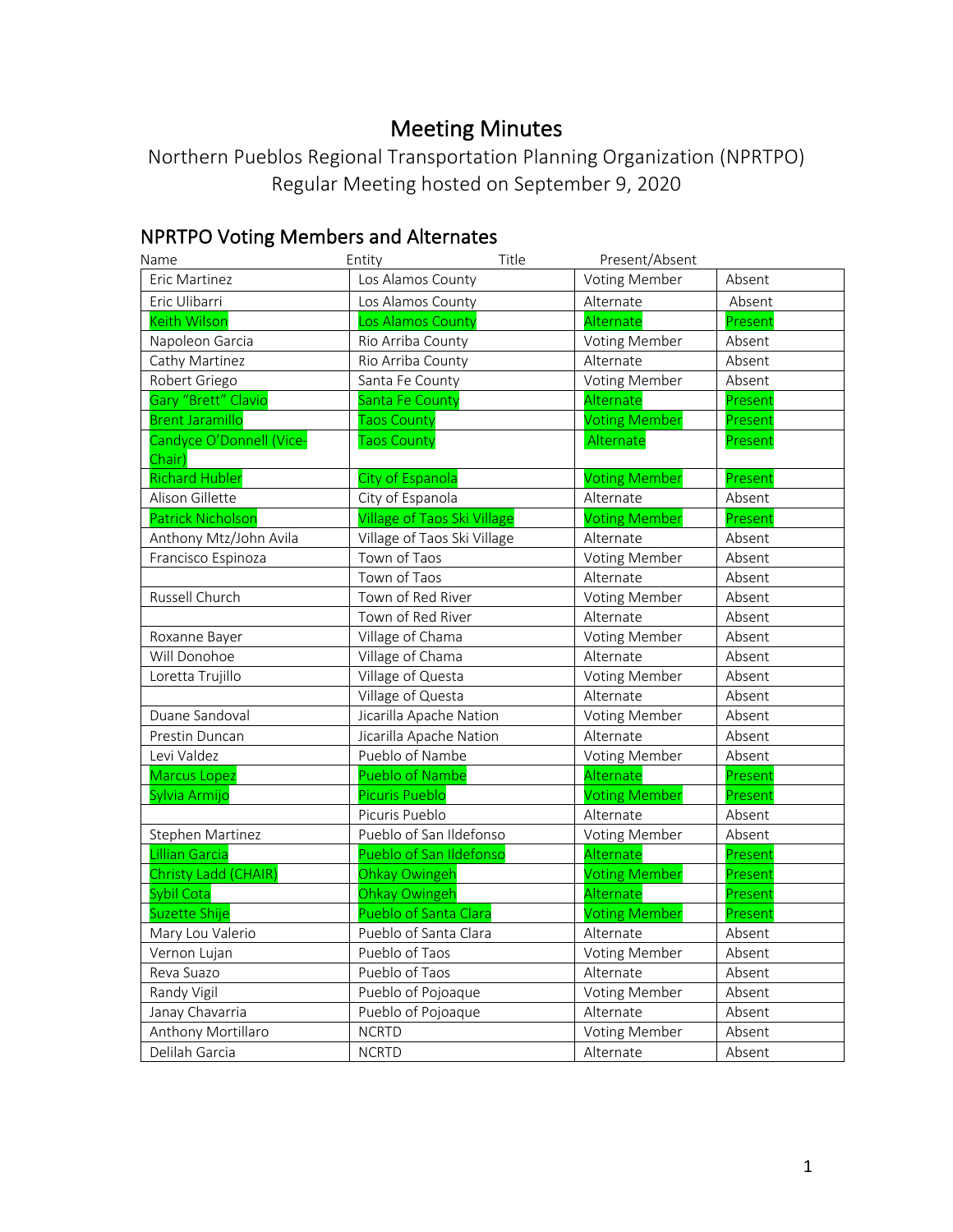#### NCNMEDD/NPRTPO Staff

| Lesah Sedillo | NCNMEDD – Community Development Director |
|---------------|------------------------------------------|
| Steve Fischer | NCNMEDD-Transportation Planner           |

#### NMDOT Staff

| Joseph Moriarty | NMDOT NPRTPO Planning Liaison         |
|-----------------|---------------------------------------|
| Javier Martinez | NMDOT D-5 Assistant District Engineer |

#### Guests

Kasey Miller NMDOT Environmental

## I. Call Meeting to Order

Chairwoman Ladd, Ohkay Owingeh, called the meeting to order at 10:03 AM.

#### II. Pledge of Allegiance

Chairwoman Ladd, Ohkay Owingeh asked Marcus Lopez, Pueblo of Nambe, to lead the pledge of allegiance.

#### III. Welcome and Introductions/Public Comments:

Chairwoman Ladd, Ohkay Owingeh, asked if there are any comments from the public. There were none so the meeting moves to the next item.

## IV. Approval of the Agenda:

Chairwoman Ladd, Ohkay Owingeh, entertained a motion to approve. Patrick Nicholson, Village of Taos Ski Valley, made the motion to approve. Keith Wilson, Los Alamos County, seconded the motion. Chairwoman Ladd asked that a roll call vote be conducted:

Roll Call Vote:

| Entity              | <b>Voting Member</b>  | Vote |
|---------------------|-----------------------|------|
| Los Alamos County   | Keith Wilson          | Yes  |
| Santa Fe County     | Gary "Brett" Clavio   | Yes  |
| <b>Taos County</b>  | Brent Jaramillo,      | Yes  |
|                     | Candyce O'Donnell     |      |
| City of Española    | <b>Richard Hubler</b> | Yes  |
| Village of Taos Ski | Patrick Nicholson     | Yes  |
| Valley              |                       |      |
| Pueblo of Nambe     | Marcus Lopez          | Yes  |
| Picuris Pueblo      | Sylvia Armijo         | Yes  |
| Ohkay Owingeh       | Christy Ladd, Sybil   | Yes  |
|                     | Cota                  |      |
| Pueblo of Santa     | Suzette Shije         | Yes  |
| Clara               |                       |      |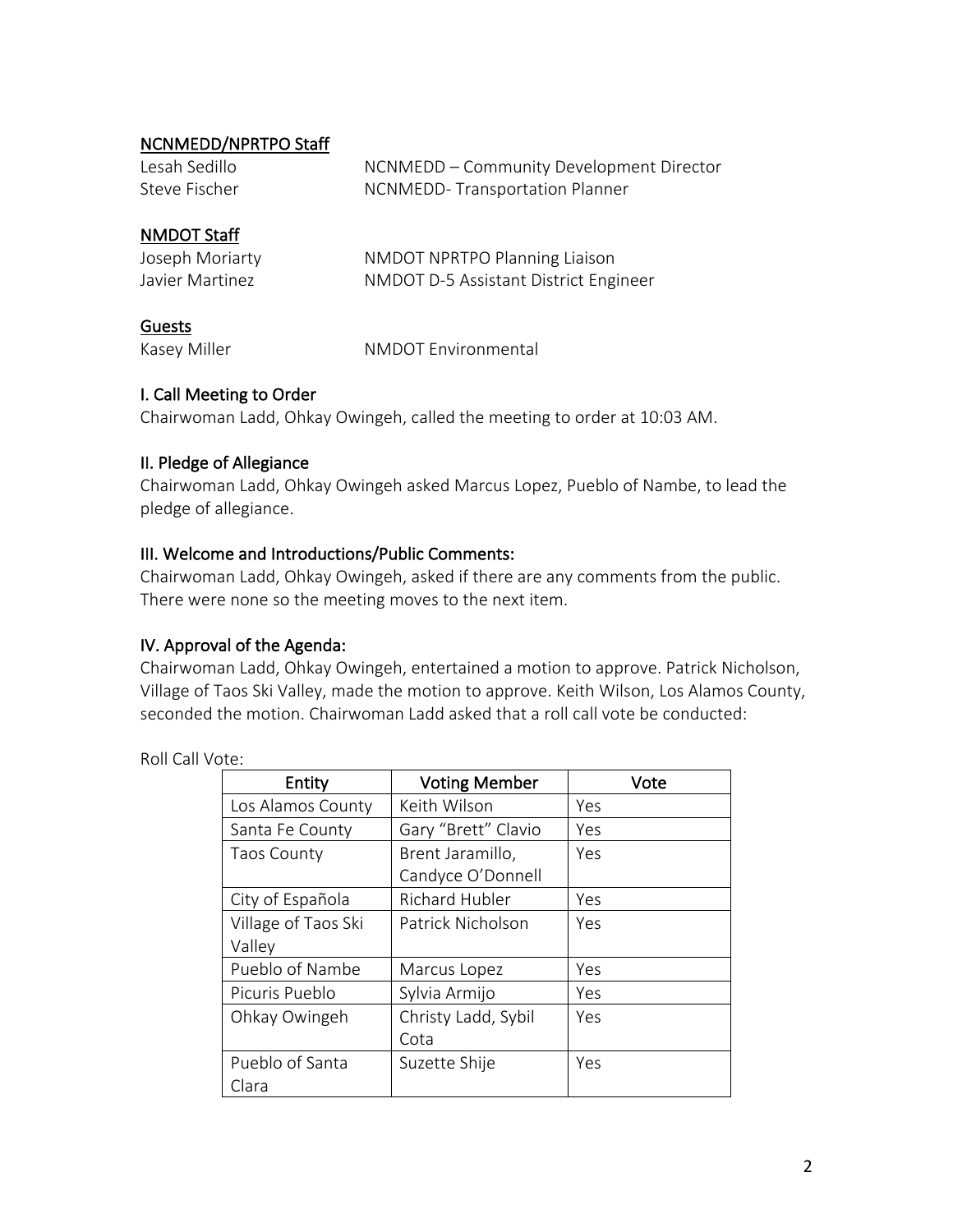V. Approval of the Minutes: August 5, 2020 - Special Zoom Meeting Chairwoman Ladd, Ohkay Owingeh, asked if anyone has had the opportunity to review the previous minutes. No comments were made. Vice Chairwoman O'Donnell, Taos County, made the motion to approve the minutes with the addition of the time of adjournment. Keith Wilson, Los Alamos County, seconded the motion. Chairwoman Ladd called on a roll call vote.

| Entity              | <b>Voting Member</b> | Vote |
|---------------------|----------------------|------|
| Los Alamos County   | Keith Wilson         | Yes  |
| Santa Fe County     | Gary "Brett" Clavio  | Yes  |
| <b>Taos County</b>  | Brent Jaramillo,     | Yes  |
|                     | Candyce O'Donnell    |      |
| City of Española    | Richard Hubler       | Yes  |
| Village of Taos Ski | Patrick Nicholson    | Yes  |
| Valley              |                      |      |
| Pueblo of Nambe     | Marcus Lopez         | Yes  |
| Picuris Pueblo      | Sylvia Armijo        | Yes  |
| Ohkay Owingeh       | Christy Ladd, Sybil  | Yes  |
|                     | Cota                 |      |
| Pueblo of Santa     | Suzette Shije        | Yes  |
| Clara               |                      |      |

Roll Call Vote:

VI. Presentation: Environmental Level of Effort Form (Ms. Kasey Miller – NMDOT Environmental)

Steve Fischer enabled screen sharing. Kasey Miller, NMDOT, pulled up the LOE form through screen share and went through each requirement. She said that this form can be sent alongside the site assessment to Maggie Moore and can be reviewed concurrently. Before a certification is granted, a letter from Audrey Moore from the Hazardous Material Investigation Bureau must be sent in. The control number is used for filing purposes and generally starts with an "L". Number 2 is attached usually as a screen shot of the STIP list or as a co-op agreement or other funding agreement. You'll want to attach a map that shows the footprint of the project area. Google Earth, Google Map area is ok for this purpose with the project area highlighted. The point of contact is usually who signs off the letter head and who the certification will be addressed too. If a design engineer firm is engaged in the process they can be included (under 4).

Purpose and need are usually stated in language in the funding agreement and is mostly self-explanatory. Project description and scope are the most important to Kasey. Avoid vague descriptions, she needs to know what the project entails. "Road Rehabilitation" is too vague to properly gauge the level of environmental disruption to trees, plants,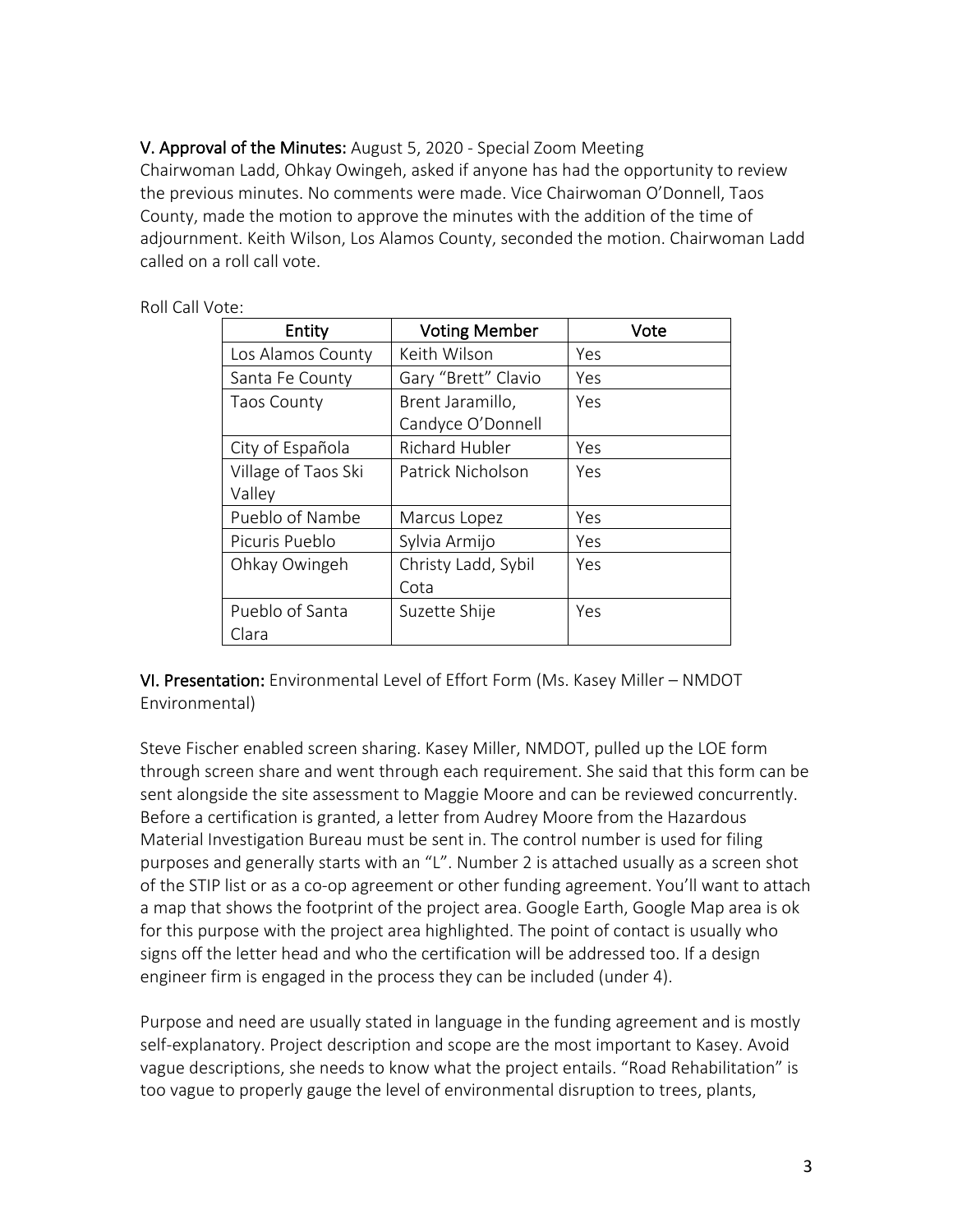archaeological sites, etc. so be specific. The length and width of the proposed project is also important, as well as the depth of ground disturbance. Number 8 is the cost of the project, number 9 check all the sources of funding, as well as the type of funds. Number 10 determine whether there's a land management agency or if the land is owned by the local entity. Number 11 is the ISA, Audrey Moore and Monica are quick in getting back, but Kasey needs that letter to go through with the LOE certification.

Keith Wilson had a question regarding the timing to complete the form. His HSIP project is on the STIP for construction funding and they are about to do an RFP for consultant services so at what point do they submit the form? Kasey answered that once the funding is in place, she believes you can begin the process of Environmental Review. She cautioned that conducting an Environmental Review too early can end up taking longer so she recommended beginning review at about 30% design completion, otherwise things just change too much.

Joseph Moriarty wanted to piggyback on Kasey's point and said that the T/LPA handbook has a good discussion on the Environmental Process and the whole project process and that can found on NMDOT's website.

Chairwoman Ladd, Ohkay Owingeh, had a question regarding the Ohkay Owingeh Trail Project. She is in the process of getting it back on the list for protentional TAP or RTP funding, so the process is still early. She was advised to go through the LOE form even though funding is not secured, and she asked if she should complete the form. Kasey said that it wouldn't hurt to send the documentation to begin discussions on what to expect moving forward but cautioned that without funding or design, the environmental review procedure would be halted at a certain point until more is pinned down but she would be happy to start looking at it.

Chairwoman Ladd asked for more clarification on the HazMat letter and what is expected of the applicant. The process has been a little cryptic to Kasey Miller but from what she understands is that the process is to determine whether or not there is any potential concern for hazardous materials. That letter will have project area and project scope and Audrey Moore will evaluate that and with her expertise, will either accept or not accept your determination. So, it is really an ISA determination letter and most often, it is accepted and then sent to Kasey. She is often CC'ed on communication.

Keith Wilson said that this form is dated differently from the form that was distributed to the members and asked where the most recent form can be found. She does not know if the website has been updated to include the most recent form. The older forms contain all of the information she needed but it may have a different environmental contact listed on the form. Otherwise, you can email Kasey for an updated version.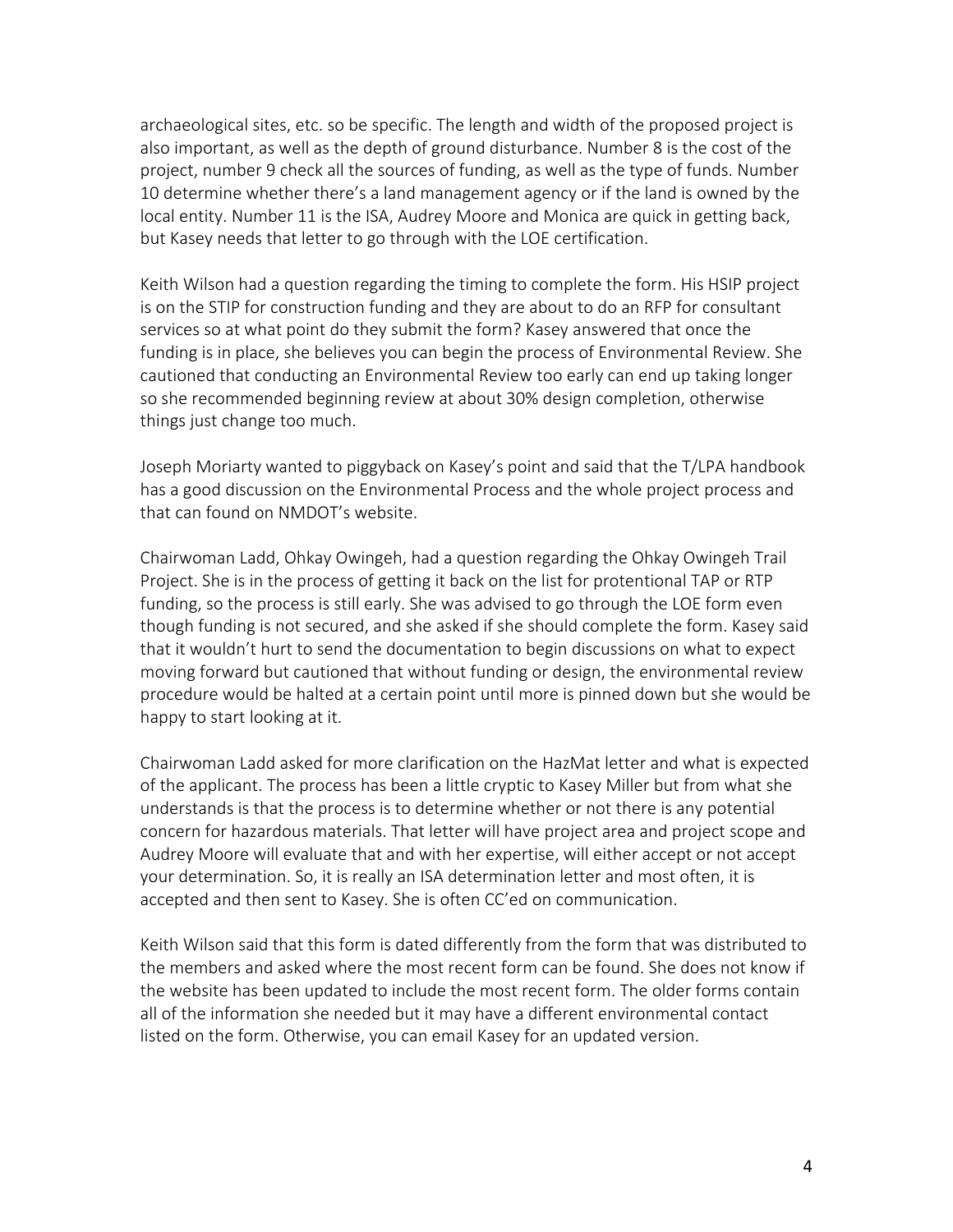Lesah Sedillo, NMDOT, said that the form can be sent to her and can be posted to the website for the members. No other questions or comments were made, and the meeting moved to the next item.

## VII. Action: Election of Officers

Lesah Sedillo said that the Chairwoman would open up the floor for nominations for Chair and Vicechair and then a roll call vote would solidify the results. Chairwoman Ladd opened the floor and Vice Chairwoman O'Donnell, Taos County, made a motion to reelect Christy Ladd as Chairwoman. Brett Clavio, Santa Fe County, seconded the motion. No additional nominations were made, and Chairwoman asked that a roll call vote be made.

| Entity              | <b>Voting Member</b>  | Vote    |
|---------------------|-----------------------|---------|
| Los Alamos County   | Keith Wilson          | Yes     |
| Santa Fe County     | Gary "Brett" Clavio   | Yes     |
| <b>Taos County</b>  | Brent Jaramillo,      | Yes     |
|                     | Candyce O'Donnell     |         |
| City of Española    | <b>Richard Hubler</b> | Yes     |
| Village of Taos Ski | Patrick Nicholson     | Yes     |
| Valley              |                       |         |
| Pueblo of Nambe     | Marcus Lopez          | Yes     |
| Picuris Pueblo      | Sylvia Armijo         | Yes     |
| Ohkay Owingeh       | Christy Ladd, Sybil   | Abstain |
|                     | Cota                  |         |
| Pueblo of Santa     | Suzette Shije         | Yes     |
| Clara               |                       |         |
| San Ildefonso       | Lillian Garcia        | Yes     |

Roll Call Vote:

Chairwoman Ladd, Ohkay Owingeh, opened the floor for any Vice Chair nominations. Brett Calvio, Santa Fe County, made the motion to nominate Candyce O'Donnell, Taos County, as Vice Chairwoman. Patrick Nicholson, Village of Taos Ski Valley, seconded the motion. Chairwoman Ladd, Ohkay Owingeh, called for a roll call vote.

| Entity              | <b>Voting Member</b>  | Vote |
|---------------------|-----------------------|------|
| Los Alamos County   | Keith Wilson          | Yes  |
| Santa Fe County     | Gary "Brett" Clavio   | Yes  |
| <b>Taos County</b>  | Brent Jaramillo,      | Yes  |
|                     | Candyce O'Donnell     |      |
| City of Española    | <b>Richard Hubler</b> | Yes  |
| Village of Taos Ski | Patrick Nicholson     | Yes  |
| Valley              |                       |      |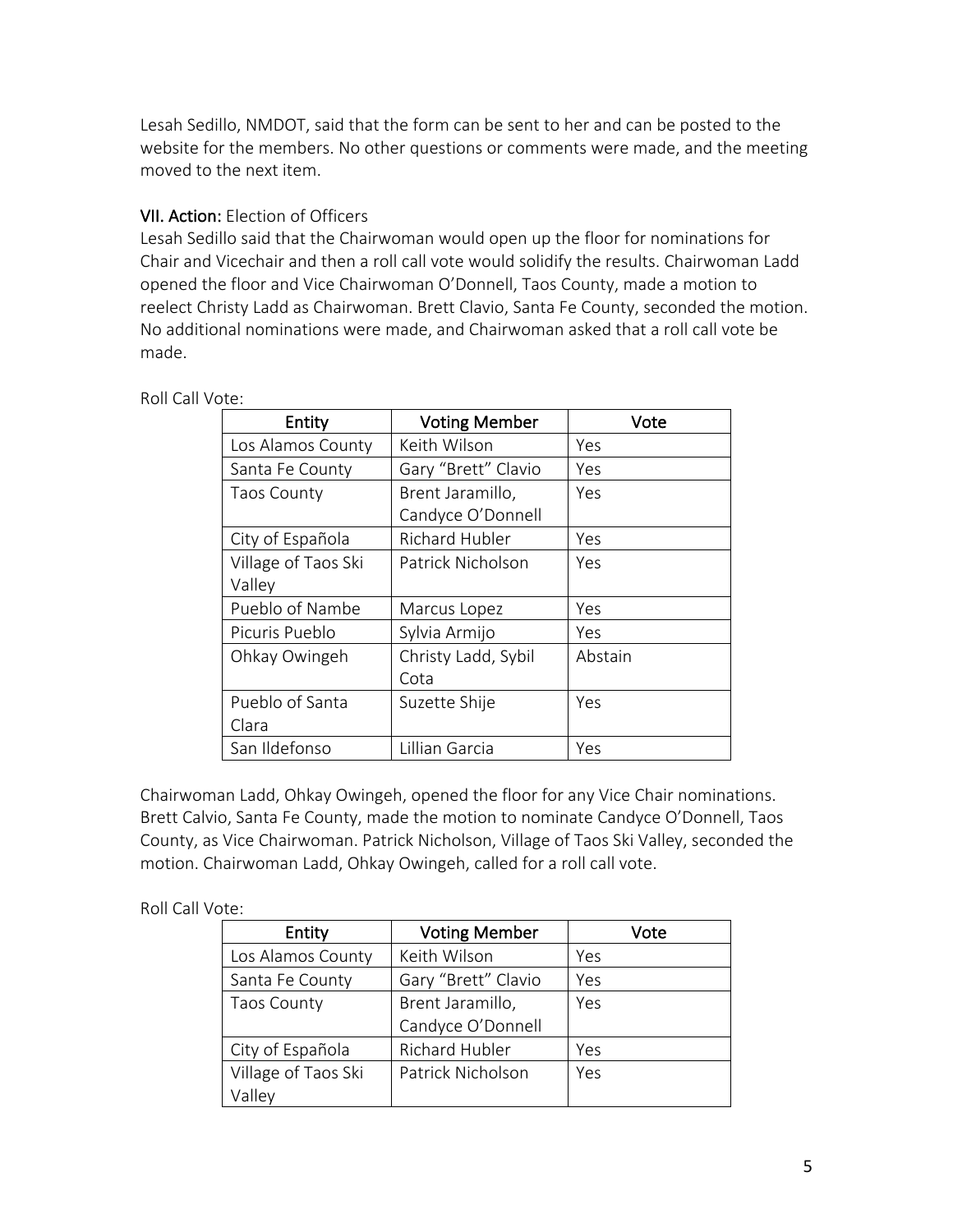| Pueblo of Nambe | Marcus Lopez        | Yes |
|-----------------|---------------------|-----|
| Picuris Pueblo  | Sylvia Armijo       | Yes |
| Ohkay Owingeh   | Christy Ladd, Sybil | Yes |
|                 | Cota                |     |
| Pueblo of Santa | Suzette Shije       | Yes |
| Clara           |                     |     |
| San Ildefonso   | Lillian Garcia      | Yes |

VIII. Action/Discussion: NPRTPO RTP Update (Survey Response Update and Plan Format, Design, Data).

Chairwoman Ladd, Ohkay Owingeh, moved to this action/discussion item. Steve Fischer, RTPO Planner, began by showing data points that he had compiled for the RTP beginning with the CTPP commuting data for all four counties. Moving on, he displayed crash data and highlighted the green counties (Northern Pueblos) and DWI and crash fatality data. Both were taken from NMDOT statewide reports.

Vice Chairwoman O'Donnell, asked Steve to very quickly review the data results by county. He goes over the spreadsheet comparing the county level DWI statistics to the state average and whether rates have gone up or down in recent years. Vice Chairwoman asked that this data be sent to the members. Sylvia Armijo, Pueblo of Santa Clara, asked that this data be sent because she called in and cannot see the screen. Steve Fischer confirmed that he can send all of the RTP related materials to the members.

Next, Steve Fischer goes into the RTP plan template and read over the Table of Contents for those calling in. Vice Chairwoman asked that the screen be made larger and Steve increased the size. Steve Fischer asked what level of involvement the board would like to see in the plan making process. If priority is given to the RTIPR and Project lists, Steve can minimize the time spent in meetings on the RTP in order to prioritize what the members would like to see. Brett Clavio, Santa Fe County, asked how this plan is unique from other regional plans and how the entities can best assist in the process. Steve Fischer stated that what makes this plan unique is that he is designing it from the ground up (instead of using the NMDOT template) in order to create something unique to the Northern Pueblos Region. He said that the best thing entities can do is to try to get as many survey responses as possible. Vice Chairwoman O'Donnell recommended using Facebook groups and used a picture of a road crew working to get attention and shared it multiple times. She recommended for the plan, using time stamps to show when updates were made to track the progress. Steve thanked the Vice Chair for the comments and encouraged a collaborative planning process to do justice to the diversity in the region.

He also mentioned the possibility of hosting discussions to address the rating and ranking criteria moving forward and utilizing the survey responses as well as statewide rating and ranking criteria documents. Joseph Moriarty voiced his support of having a workshop to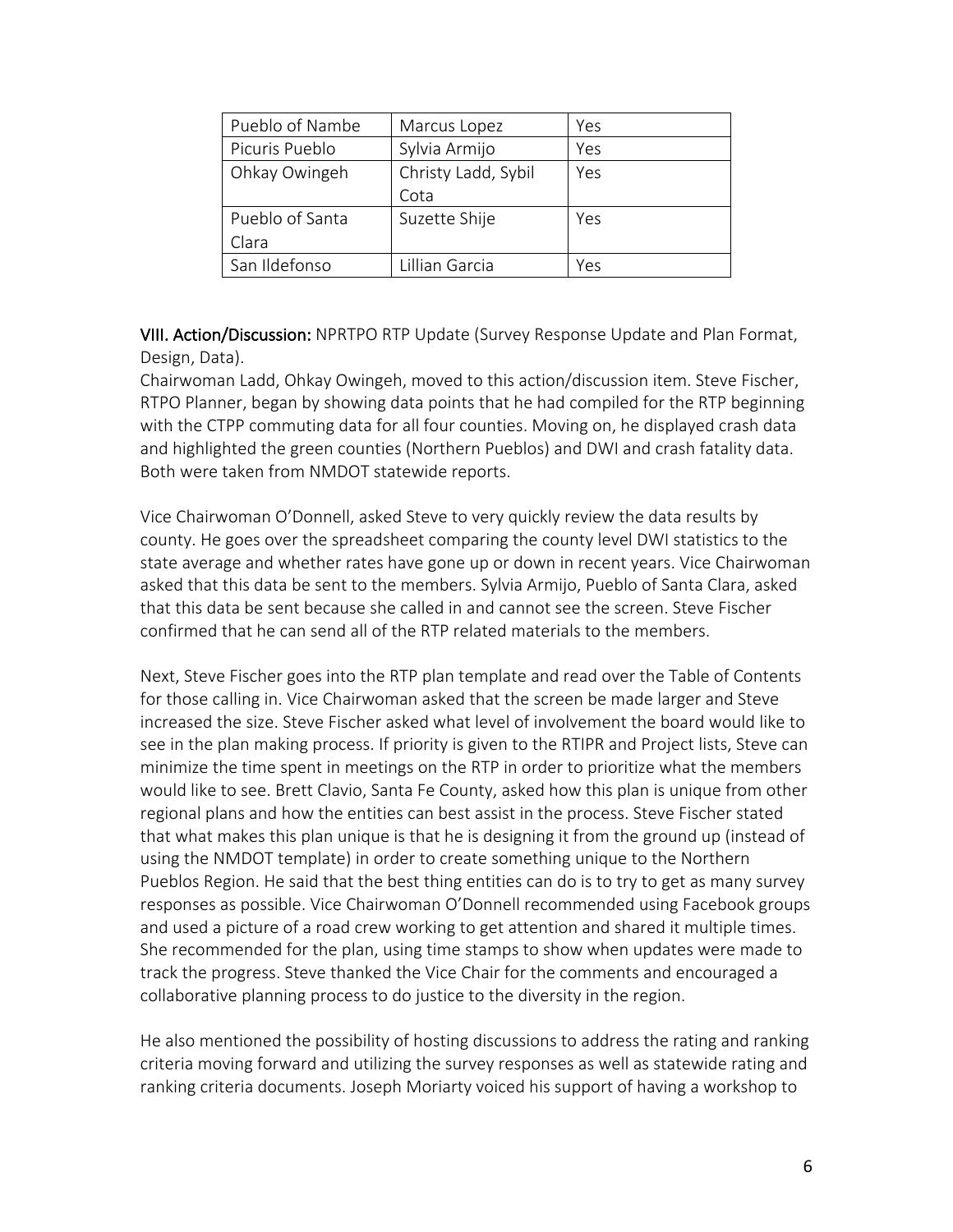address the goals and priorities and incorporating the survey responses and Chairwoman Ladd seconded this.

Vice Chairwoman brought up accidents and what can we do to address these numbers and the need for a deep discussion. Brett Clavio, Santa Fe County, had been following a movement called Vision Zero that addresses some of the challenges being presented and that a lot of the problems can be addressed through engineering. One issue he had been following is wildlife crossings and incorporating a better understanding of wildlife corridors and that a lot of the issues ultimately come down to poor design. He mentioned that design is something he would like to see addressed in the plan.

Steve Fischer brought up the need for transit in areas with a large tourism market and how recreational destinations can lead to an increased rate of DUI incidents paired with mountainous roads. Chairwoman Ladd brought up the various transit providers and their unique rules and policies surrounding passengers under the influence. Keith Wilson, Los Alamos, requested that the document be shared with the board in parts instead of a final draft to review all at once. He also asked what the timeline for final approval of the document is. Steve Fischer said that January 21<sup>st</sup> is the deadline that had been designated for final approval and a final draft document is expected for the December RTPO meeting.

Steve Fischer, transportation planner, went over the survey responses on google forms, noting that the responses cannot be broken down by county because it was listed as a fill in option. He briefly goes through what people have filled in for the different questions and what answers have seen the greatest number of responses. He then pulled up the excel spreadsheet which has each survey response color coated by county which shows the disproportionate response rate from Taos County. He, again, recommends tapping into existing Facebook pages and then opened it up for questions or comments. Vice Chairwoman O'Donnell, Taos County, asked for this list to be sent out for her review. Steve mentioned that in the future he could send the RTP material ahead of the board meeting possibly a day or two prior to ensure he is still able to work on it in the days leading up to the meeting. Chairwoman Ladd said that this will be helpful.

## IX. Discussion: RTIPR- Updated project lists for the State-Transportation Project Fund and RTIPR

Steve Fischer pulled up the RTIPR and Local Project List PDF and apologizes for how small the font is. While he pulled up the excel spreadsheet version, Lesah began the discussion. She began by discussing the comments made by the District engineer, who was not present at the meeting. Many of these comments were made regarding the match discrepancy where the local share was incorrect. District 5 made the decision to have quarterly meeting to discuss the PFFs that come in regularly between meetings. The spreadsheet is separated into two different spreadsheets, one for the state project list and the other for RTIPR (federal eligible projects). She thanked Joseph Moriarty for his guidance and assistance in the process. She wanted to ensure that members are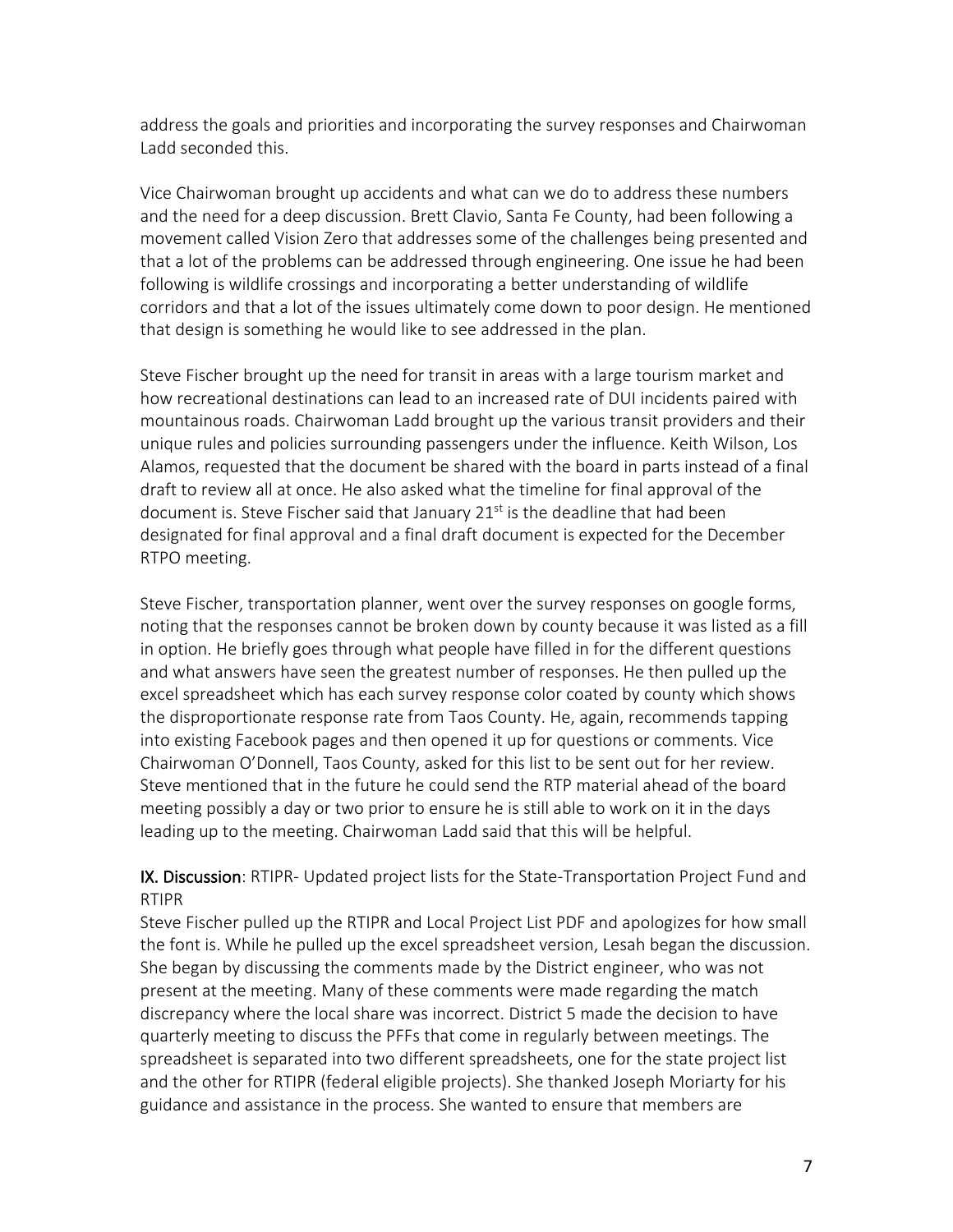correctly submitting project applications, on the right forms. The website was updated to ensure the correct information reached the members. If you are interested in the Local Government Transportation Fund, currently the match is 95% and the match from local governments is 5%.

She mentioned briefly that she sent out a LFC report for FY22 on what their budget guidelines are going to look like. This will outline what they're looking for and what gaps and resources are available. In 2019, the legislature approved 49 million dollars for what is previously known as the Local Government Transportation Project Fund. They have since changed the name to Transportation Project Fund and enable other types of projects such as pedestrian and multimodal facilities. This is for local projects. When you're submitting projects, this is the best opportunity to get local roads, bridges, transit, etc. funded through the legislature. That's why we're in this process because if they do increase transportation funding, our project lists are vetted and in order. Basically, if they do a call, we will be ready.

We are still accepting applications for Project Feasibility Forms, to review any outstanding PFFs or any new projects. On the RTIPR side, these are federal eligible projects in hopes of moving into the STIP. These are not projects that fund local roads. The matching funds are different then the LGTF. She thanked the hard work done by the District and by Joseph Moriarty and hopes to utilize the survey to assist in designating projects and ranking those projects. This also ties into the ICIP, you want to make sure that these projects are in your ICIP and if the legislature calls for some of these projects, they also want to see that it is in the ICIP and the projects funded in 2019 are being completed. Expect a follow up if there are problems on your PFF forms. With that, Lesah will stand for any questions. Chairwoman asked if she had reached out to any local entities with the issues she mentioned on the applications. She said that yes, entities have been contacted. The list is still being organized and entities can expect more communication in the future if any more problems arise. Richard Hubler, City of Española, had a question about that last point. He had been conversing with Lesah in regard to a couple of Española PFFs but had not seen them on the list and asked what would be needed to get them there. Lesah said that this meeting took place a while back and those projects will be reviewed and if they're in line, and the district signs off on them, then they will be added to the list as will any other projects that were submitted after that meeting took place. Richard Hubler then asked the date of the next quarterly meeting and if there were any project submittal deadlines. Lesah responded saying that a specific date had not been set yet, but we are in communication with the district to set that and will let the members know. Because the rating and ranking process will be held in February, members will most likely only have one more opportunity to have their PFFs reviewed before being rating and ranking.

Javier Martinez, District 5, said that the intention of the quarterly meetings was to review PFFs in bulk to submit as a package for environmental review instead of one at a time. He said that you can submit them any time and they will be reviewed alongside other new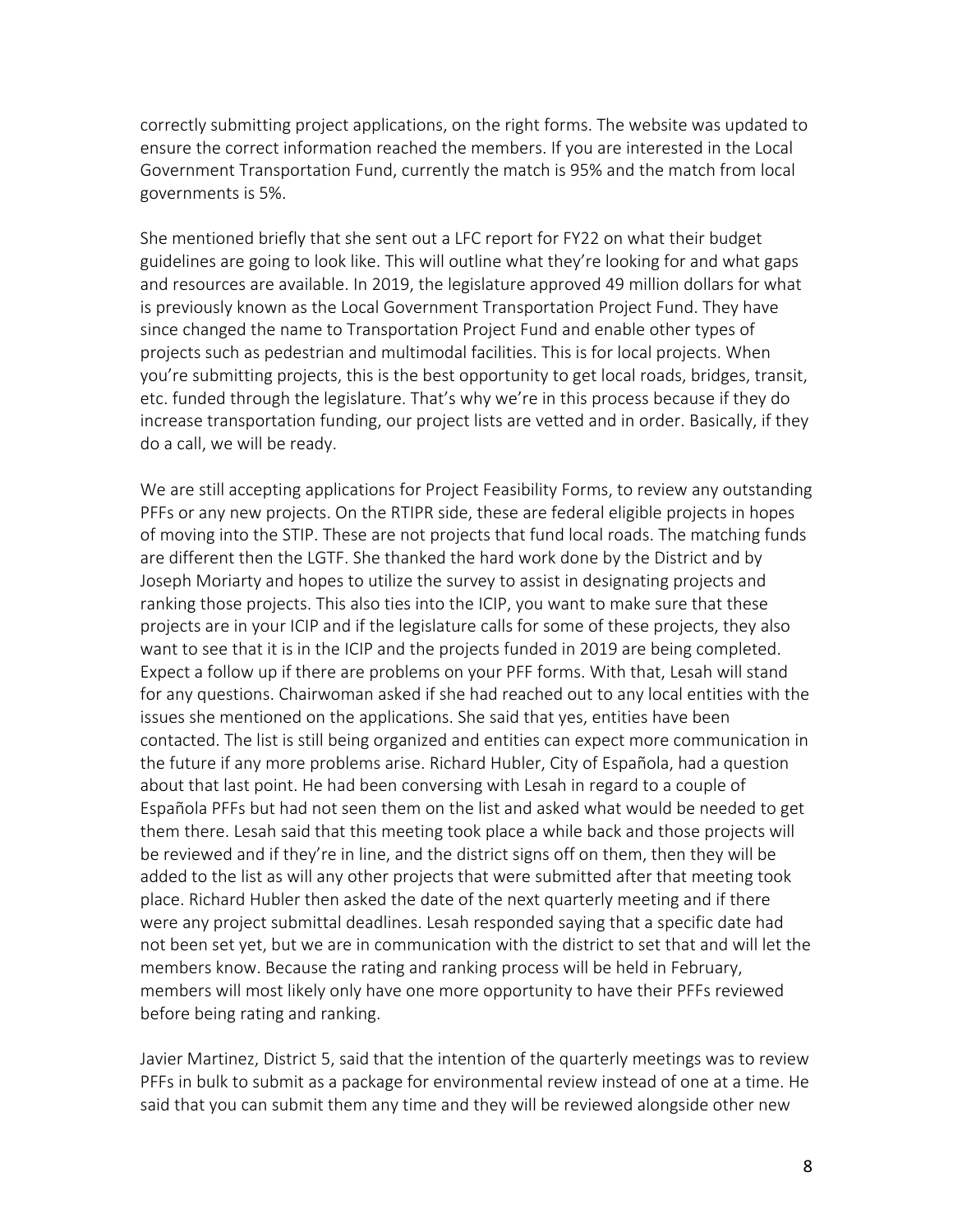PFFs at the quarterly meeting. He stressed that it was key for the forms to be submitted prior to February. He said that PFFs are supposed to be submitted to the RTPO who will bring those PFFs in bulk to the District during the quarterly meetings. Vice Chairwoman had a question about the TAP. She asked if members can get any new projects into the TAP as soon as possible. She would like to submit an ADA walkway for the gorge bridge rest area. She had previously attempted to do that and had gotten the ADA plan and Title VI for the project only to find out she needed to get right-of-way from the Bureau of Land Management and the right-of-way of the state. Vice Chairwoman: In order for Taos County to submit a PFF for the ADA walkway, do we need to continue to proceed with BLM to get a right of way or is there another process that can coordinated with NMDOT? Javier said that they are working on a pedestrian route to get them from the rest area to to the US 64 where there is a sidewalk on the bridge. He said that the sidewalk on the bridge is only on the south side and that it does not meet ADA because it is not wide enough. Vice Chairwoman O'Donnell alerted the group of another suicide at the Gorge Bridge and asked about security presence in the area. Javier said that he could get the security's hours of operation to the Vice Chairwoman.

Keith Wilson, Los Alamos County, asked to clarify that Steve and Lesah will let the board know the submittal date of new PFFs. Lesah responded by saying that we will let the members know once the meeting date has been coordinated and set with the district. Lesah asked that Steve bring up the state project prioritization document. She said that if we do a good job at vetting the projects during the rating and ranking process it will better align with what the District and Planning gives as recommendations.

## X. NMDOT Updates

- a) District 5: Javier Martinez, had a few project updates. One in Taos began a little slow but is now on track. The project in Los Alamos is set to finish up in winter. And the I-25 project in Santa Fe County is on track.
- b) Planning: Joseph Moriarty had a few announcements. The first, regarding the FFY 21-22 Planning Work Program has been finished and includes the work programs of all the Regional Work Programs for all of the RTPOs across the state and has been approved by the FHW and FTA on October 18<sup>th</sup>. The NCNMEDD will receive a notice from NMDOT before October  $1<sup>st</sup>$  to proceed with the new work program for the upcoming year. The second update is in regard to the NMDOT 2045 Plan update. NMDOT have started the second phase of the plan which focuses on scenario analysis, policy development and the establishment of a final plan document mid 2021. He suggested reviewing the stakeholder workshops as a guide, these presentations are available on nm2045plan.com under the documents tab and as part of the phase 2, consultant resources will become available as support for RTPOs across the state. It will be discussed during the RTPO roundtable coming up in September 17<sup>th</sup>.
- c) Tribal Liaison: Not present
- d) LTAP Board: Chairwoman Ladd has been attending the LTAP advisory committee and there are several training opportunities available this month. ABC's of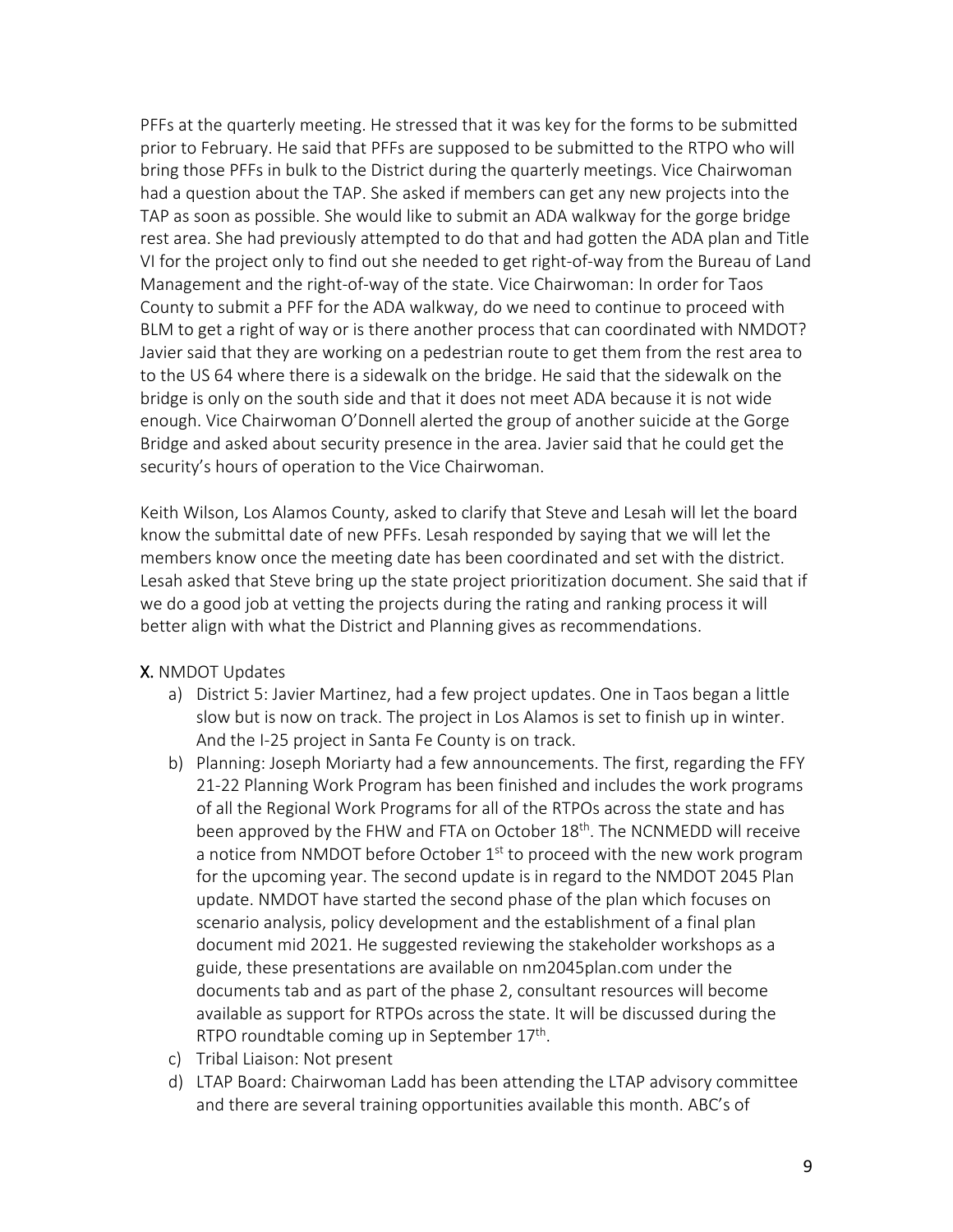Employee Engagement will be held from September 29-30 9:00AM to 12:00PM and the ArcGIS training was wrapped up last week. She recommends going to the LTAP website if you are interested in any upcoming training opportunities.

XI. Member Input on Training and Presentations for NPRTPO Chairwoman Ladd, Ohkay Owingeh, opened the floor. Lesah Sedillo brought up the upcoming transit rating and ranking, which is schedule for the following meeting (October  $7<sup>th</sup>$ ) (\*has since been moved to the November meeting) and will take up a large portion of the meeting. Chairwoman Ladd recommended foregoing any presentation items during that meeting. Richard Hubler, City of Española, alerted the members that the meeting falls at the same time as the multi chapter APA conference. Chairwoman Ladd asked if there was any way for the Rating and Ranking to be postponed to a later date. The Tribal Transit Assistance Program has published, in the public registrar, two models for the new TTAP program. Chairwoman Ladd would be happy to send that information, there are two different models for how they wish to roll out the training for their two-year TTAP pilot project. It is open for comment. Lesah Sedillo asked Steve to confirm the APA conference date and he said October 14-16. Richard Hubler gave the correct date of the  $5<sup>th</sup>$  through the  $9<sup>th</sup>$  of October. Chairwoman Ladd asked if the October meeting can be moved to the  $14<sup>th</sup>$  of October. The membership approved of the meeting date change.

XII. NPRTPO Planning/Program Manager Updates (announcements, next meetings)

#### **NPRTPO Planner Report by Steve Fischer Prepared for Meeting on September 9th, 2020**

\*Reach out to Steve Fischer, NCNMEDD Transportation Planner, at stevef@ncnmedd.com for any of the items listed in this report

#### **Conferences, Trainings & Webinars**

- National Center for Rural Road Safety Virtual Summit 9/29- 10/1/2020: http://www.cvent.com/events/3rd-national-summit-on-rural-road-safety/eventsummary-09277ba6f76249638deb546f4518b834.aspx
- National Center for Rural Road Safety Trainings: https://ruralsafetycenter.org/news-events/calendar/
- 10/5- 10/9, American Planning Association Joint Conference
- 9/30-10/1, Farmington: 3<sup>rd</sup> Annual New Mexico Outdoor Economics Conference; more information, including registration, available here: https://outdooreconomicsnm.com/